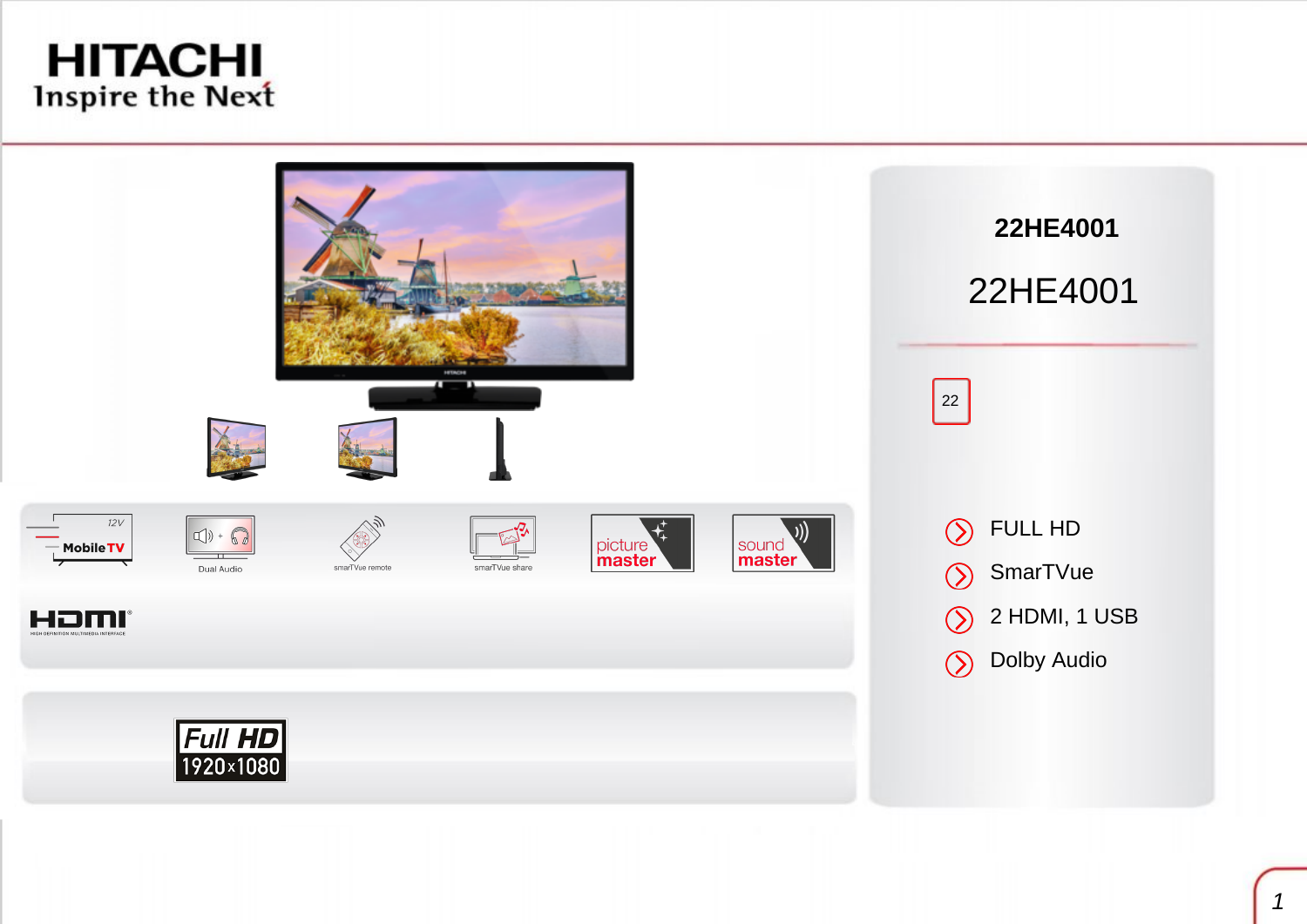# **HITACHI**<br>Inspire the Next

### **DISPLAY**

| Screen Size       | -22"      |
|-------------------|-----------|
| <b>Resolution</b> | 1920x1080 |
| MAIN FEATHDEC     |           |

### **MAIN FEATURES**

| Smart TV              | Yes       |
|-----------------------|-----------|
| <b>Processor Type</b> | DUAL CORE |
| <b>TV-DVD Combi</b>   | Nο        |

## **SMART TV FEATURES**

| <b>Internal WLAN</b>               | YES(INTERNAL) |
|------------------------------------|---------------|
| Bluetooth                          | No            |
| AVS                                | YES(AVS)      |
| <b>Screen Mirroring (Miracast)</b> | Yes           |
| <b>Smart Guide Application</b>     | No            |
| <b>Smart Remote Application</b>    | No            |
| Hitachi Smartvue                   | No            |
| <b>HBBTV</b>                       | Yes           |
| <b>Web Browser</b>                 | No            |
| Netflix                            | Yes           |
| Youtube                            | Yes           |
| Youtube 4K                         | No            |
| <b>Freeview Play</b>               | No            |
|                                    |               |

### **TUNER/BROADCASTING**

| <b>Tuner Type</b>                                   | DVB-T2/C/S2 |
|-----------------------------------------------------|-------------|
| <b>Dual Tuner</b>                                   | No          |
| <b>UHD from Satellite</b>                           | No          |
| <b>HEVC (H.265) Decoder</b>                         | Yes         |
| <b>Hybrid Log Gamma (HLG)</b>                       | No          |
| <b>Freesat</b>                                      | No          |
| <b>Electronic Program Guide (EPG)</b>               | Yes         |
| <b>Auto Search</b>                                  | Yes         |
| <b>Program Storage Capacity</b><br>(Analog)         | 200         |
| <b>Program Storage Capacity</b><br>(Digital S/S2)   | 10000       |
| <b>Program Storage Capacity</b><br>(Digital T/T2/C) | 800         |
| Antenna Input                                       | Yes         |

#### **FEATURES**

| Media Player                     | Yes                                                                     |
|----------------------------------|-------------------------------------------------------------------------|
| <b>USB Recording (PVR Ready)</b> | Yes                                                                     |
| <b>Channel List USB Cloning</b>  | Yes                                                                     |
| HDMI ARC                         | Yes                                                                     |
| <b>HDMI CEC</b>                  | Yes                                                                     |
| MHL via HDMI (Mobile HD Link)    | No                                                                      |
| Teletext                         | Yes                                                                     |
| Child Lock                       | Yes                                                                     |
| <b>NTSC Playback</b>             | Yes                                                                     |
| <b>Basic Hotel Mode</b>          | <b>BASIC HOTEL MODE</b>                                                 |
| <b>Menu Languages</b>            | English, German, French, Danish, Finnish,<br>Norwegia, Italian, Spanish |
| VIDEO                            |                                                                         |
| Wide Color Gamut                 | No                                                                      |
|                                  | No.                                                                     |

| <b>HDR</b>          | No |
|---------------------|----|
| МЕМС                | No |
| <b>UHD Upscaler</b> | No |

**Picture Modes Dynamic, Game, Sports, Cinema, Natural,** User